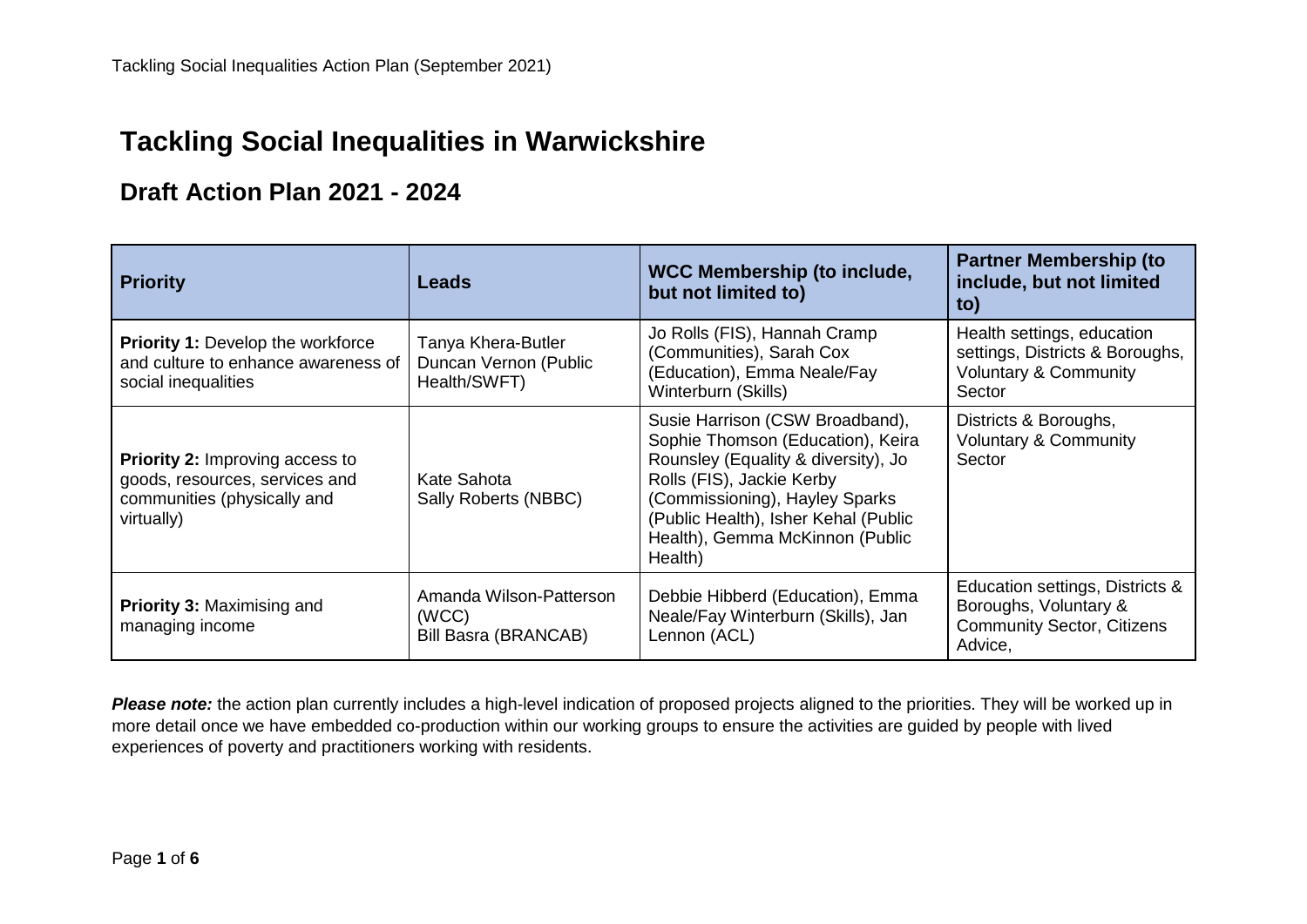# **Cross-cutting Activities**

| <b>Project</b>                                               | <b>Purpose</b>                                                                                                                                                     | <b>Partners</b>                                                           |
|--------------------------------------------------------------|--------------------------------------------------------------------------------------------------------------------------------------------------------------------|---------------------------------------------------------------------------|
| Governance set-up                                            | To ensure appropriate governance<br>mechanisms are in place to support the<br>delivery of the strategy                                                             | Place-based health and wellbeing partnerships<br>Health & Wellbeing Board |
| Easy-read version of strategy                                | To create a version of the strategy that we will<br>be able to share with those with lived<br>experience of social inequalities                                    | Communications                                                            |
| Embedding co-production within<br>workstreams                | To provide training to members of the working<br>group to develop co-production skills                                                                             | Co-production Wales (TBC), Corporate<br><b>Consultation Team</b>          |
| Social Inequalities data and<br>insight                      | To provide up to date data and insight on<br>social inequalities related intelligence. To<br>include improvements in data relating to<br>protected characteristics | <b>Business Intelligence</b>                                              |
| Monitoring and evaluation                                    | To provide evidence and impact of the<br>initiatives delivered as part of the workstreams                                                                          | Universities                                                              |
| Equality Impact Assessments /<br><b>Environmental Impact</b> | To ensure Equality Impact Assessments are<br>updated regularly as part of the workstreams.<br>To consider Environmental Impact as part of<br>programme delivery    | All                                                                       |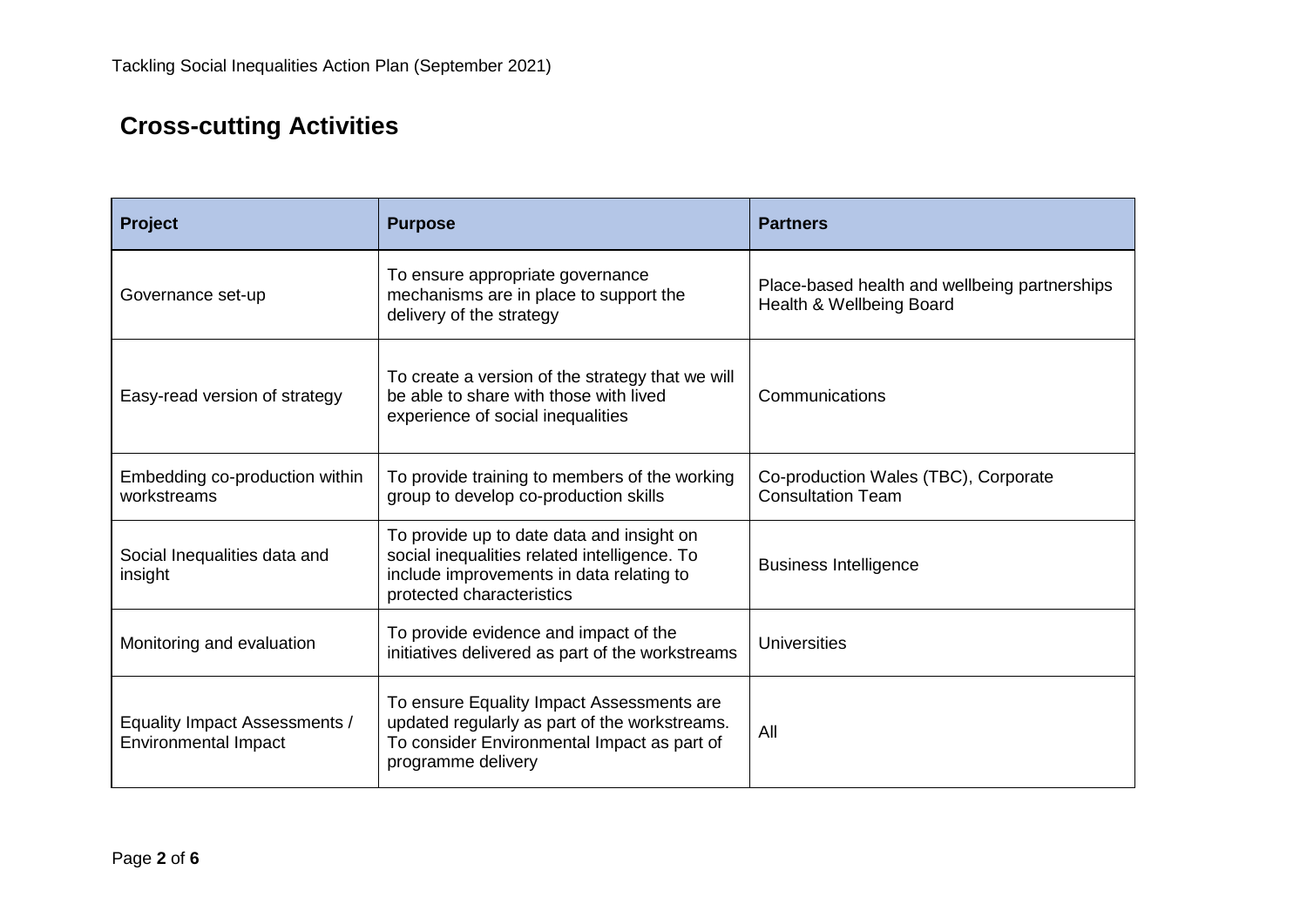| <b>Sub priority</b>                                                                                                                              | Project                                           | <b>Purpose</b>                                                                                                                                                                                 | <b>Partners</b>                                      |
|--------------------------------------------------------------------------------------------------------------------------------------------------|---------------------------------------------------|------------------------------------------------------------------------------------------------------------------------------------------------------------------------------------------------|------------------------------------------------------|
| 1.1. Upskilling practitioners to<br>increase their skills and confidence<br>in identifying and supporting<br>residents facing financial hardship | <b>MECC</b> module                                | Making social inequalities everyone's business,<br>making everybody poverty aware and<br>knowledge of services available                                                                       | Learning & Development<br>team, NE Children          |
|                                                                                                                                                  | Half-day workshop                                 | More intensive training to frontline<br>practitioners, to equip them to have<br>conversations about poverty, identify poverty<br>and be able to signpost and provide advice as<br>appropriate. | <b>NE Children</b>                                   |
|                                                                                                                                                  | <b>Train the Trainer</b>                          | In depth training provided to a select group of<br>practitioners, enabling them to delivery training<br>to their teams and wider.                                                              | <b>NE Children</b>                                   |
| 1.2. Develop effective, accessible<br>communications and signposting to<br>services                                                              | FIS support                                       | Enabling FIS to enhance their current service,<br>specifically looking at poverty outcomes                                                                                                     | <b>FIS</b>                                           |
| 1.3. Poverty-Proofing                                                                                                                            | <b>Poverty Proofing</b><br>Schools                | To audit schools through a "poverty sensitive"<br>lens, look at the day through pupil perspective,<br>identify barriers/unintentional stigma, develop<br>action plan                           | NE Children, Schools,<br>School Improvement<br>Team? |
|                                                                                                                                                  | <b>Poverty Proofing</b><br><b>Employers</b>       | To audit, provide report and action plan of<br>addressing the barriers that poverty creates.<br>Poverty Toolkit - Development of toolkit to<br>support organisations (piloting within WCC)     | <b>NE Children</b>                                   |
|                                                                                                                                                  | <b>Poverty Proofing Health</b><br><b>Services</b> | To audit, provide report and action plan of<br>addressing the barriers that poverty creates                                                                                                    | <b>NE Children</b>                                   |
|                                                                                                                                                  | <b>Poverty Proofing</b><br>Communities            | To audit, provide report and action plan of<br>addressing the barriers that poverty creates.<br>To include links with Child Friendly<br>Warwickshire                                           | <b>NE Children</b>                                   |

### **Priority 1: Developing the workforce and culture to enhance awareness of social inequalities**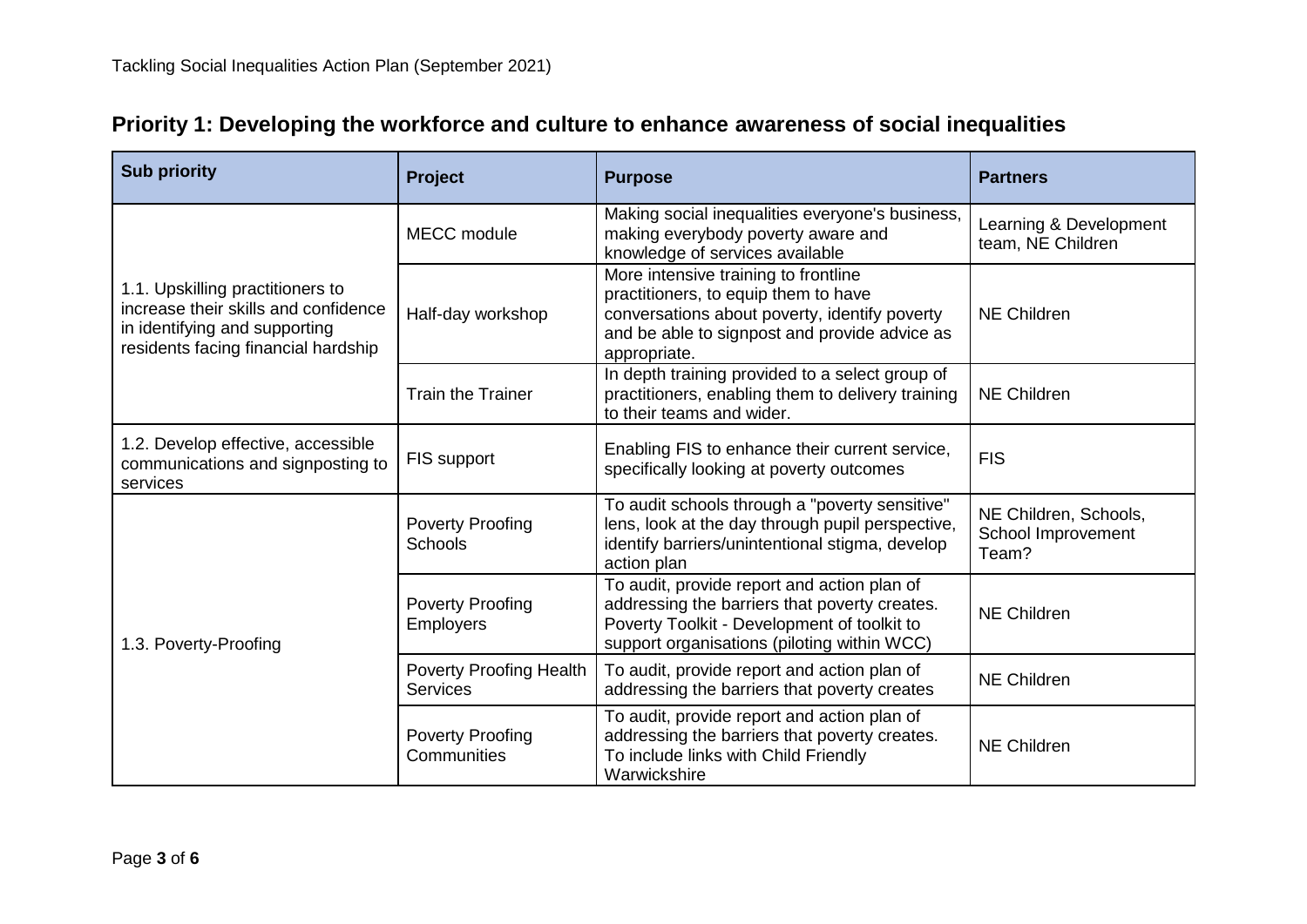| 1.4. Corporate Social<br>Responsibility and social value | <b>Poverty Toolkit</b> | We will deliver a countywide anti-stigma<br>poverty campaign to challenge prejudice and<br>discrimination at an institutional, social and<br>personal level. This will include best practice<br>guide and poverty pledges for local<br>businesses. | <b>Comms and Localities</b><br>team Hannah Cramp, Child<br><b>Friendly Warwickshire</b> |
|----------------------------------------------------------|------------------------|----------------------------------------------------------------------------------------------------------------------------------------------------------------------------------------------------------------------------------------------------|-----------------------------------------------------------------------------------------|
|----------------------------------------------------------|------------------------|----------------------------------------------------------------------------------------------------------------------------------------------------------------------------------------------------------------------------------------------------|-----------------------------------------------------------------------------------------|

### **Priority 2: Improving access to goods, resources, services and communities, both physically and virtually**

| <b>Sub priority</b>                                                                                  | <b>Project</b>                                                                | <b>Purpose</b>                                                                                                                              | <b>Partners</b>                                                 |
|------------------------------------------------------------------------------------------------------|-------------------------------------------------------------------------------|---------------------------------------------------------------------------------------------------------------------------------------------|-----------------------------------------------------------------|
| 2.1 Accessible and affordable<br>transport to access good,<br>resources, services and<br>communities | Local Transport Plan                                                          | To support the implementation of the Local<br><b>Transport Plan</b>                                                                         | <b>Traffic/Road Safety Group</b><br><b>Public Health</b>        |
|                                                                                                      | Stour Health &<br><b>Wellbeing Partnership</b><br><b>Transport Workstream</b> | To work with the Transport Workstream as part<br>of the Stour Health & Wellbeing Partnership                                                | Stour Health & Wellbeing<br>Partnership                         |
|                                                                                                      | Aiding new settlements                                                        | To support new communities being developed<br>with their established and access to key<br>services                                          | Districts and boroughs                                          |
| 2.2 Improving access to digital<br>technology and the skills to use<br>these technologies            | Digital skills                                                                | Delivery of training programmes to improve<br>digital skills, including sharing national<br>resources (e.g. https://elearning.cpag.org.uk/) | <b>CSW Broadband team</b><br><b>Adult Community Learning</b>    |
|                                                                                                      | Affordable broadband                                                          | To provide access to local communities with<br>affordable high-speed broadband                                                              |                                                                 |
|                                                                                                      | Equipment                                                                     | To provide access to equipment for local<br>communities to get online                                                                       |                                                                 |
| 2.3 Improving advocacy and<br>support for groups more at risk of<br>experiencing social inequalities | Scoping exercise                                                              | To undertake a scoping exercise on how we<br>can provide additional support to those<br>residents with additional risks for poverty, such   | Equality & Diversity,<br>Children with Disabilities,<br>SENDAR, |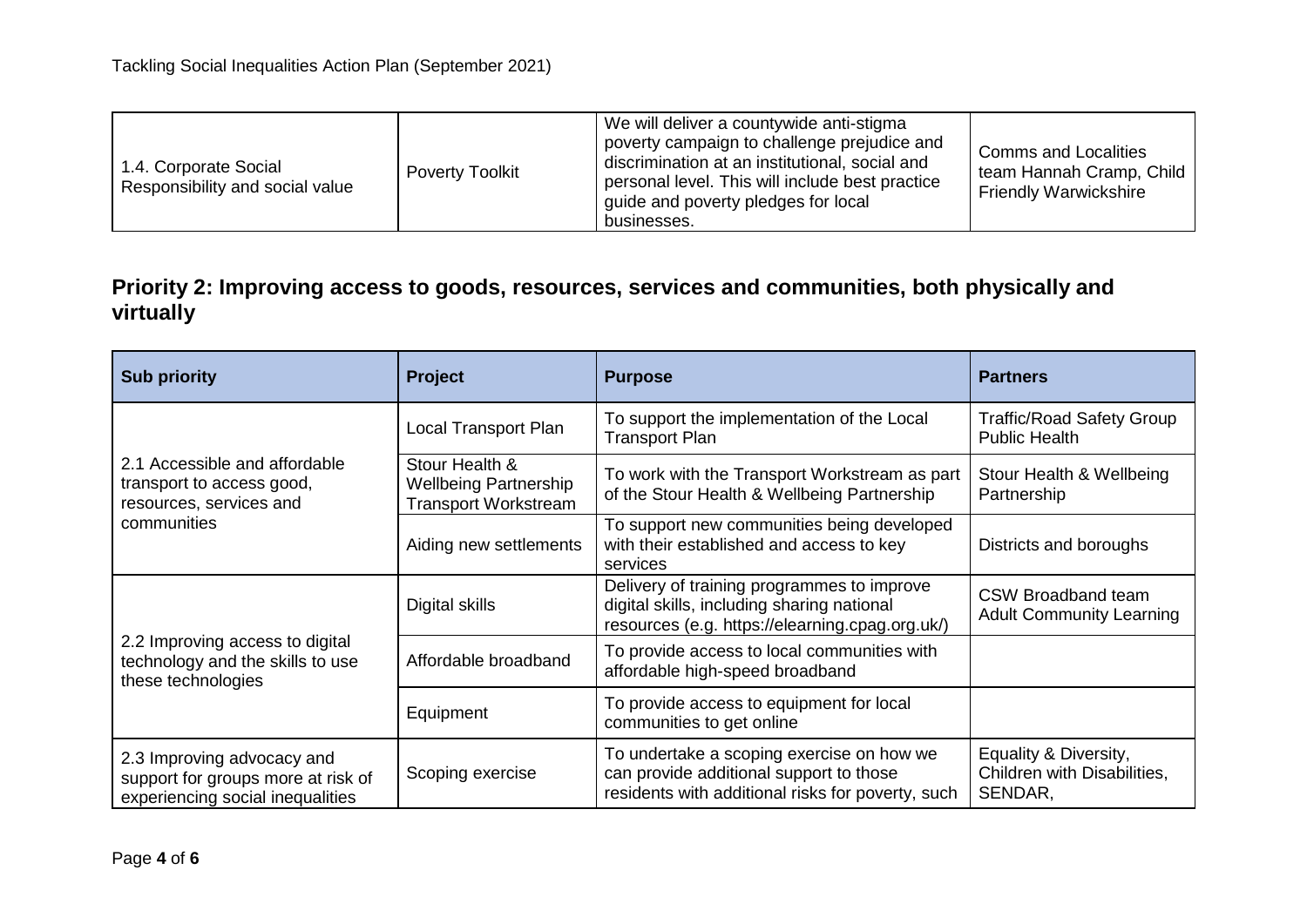|                                                        |                                             | as those from BAME groups, those with<br>learning disabilities or mental health<br>conditions, to reduce their risk of entering or<br>remaining in poverty. This will lead to a<br>prioritised set of projects for this element of the<br>work programme |                                    |
|--------------------------------------------------------|---------------------------------------------|----------------------------------------------------------------------------------------------------------------------------------------------------------------------------------------------------------------------------------------------------------|------------------------------------|
| 2.4 Maximising take-up of Pupil<br>Premium for schools | Information sharing on<br>eligible families | To improve the information shared between<br>departments (in line with GDPR) to increase<br>the number of eligible families claiming Free<br><b>School Meals</b>                                                                                         | Education and schools,<br>FIS, DWP |
|                                                        | Communications<br>campaign                  | To increase the number of eligible families<br>claiming Free School Meals                                                                                                                                                                                | Education and schools, FIS         |

## **Priority 3: Maximising and managing income**

| <b>Sub priority</b>                                                                                   | Project                                                                                                          | <b>Purpose</b>                                                                                                                                                                    | <b>Partners</b>                                                                                                         |
|-------------------------------------------------------------------------------------------------------|------------------------------------------------------------------------------------------------------------------|-----------------------------------------------------------------------------------------------------------------------------------------------------------------------------------|-------------------------------------------------------------------------------------------------------------------------|
| 3.1 Supporting<br>Warwickshire residents<br>to access employment<br>that pays the Real<br>Living Wage | Work with our partners to<br>understand barriers to accessing<br>good jobs and work to tackle this.              | We will work with residents to<br>identify, promote and secure<br>opportunities for employment that will<br>pay them at least the Real Living<br>Wage                             | Job Centres, Citizens Advice,<br>Warwickshire Employment Service -<br>Rethink, Warwickshire Employment<br>Support Team, |
|                                                                                                       | Engagement<br>roadshows/conferences/webinars<br>with local employers around staff<br>wellbeing in the workplace. | We will work with employers to<br>encourage them to implement the<br>Real Living Wage as a minimum.                                                                               | Local large employers<br>https://www.warwickshire.gov.uk/r2elle                                                         |
| 3.2 Supporting the<br>development of the local<br>economy and jobs<br>market                          | Grant funding opportunities for<br>young people at risk                                                          | We will work with our partners and<br>residents to develop the local<br>economy and jobs market to increase<br>the opportunities available for<br>residents to access employment. | Community safety, economy & skills                                                                                      |